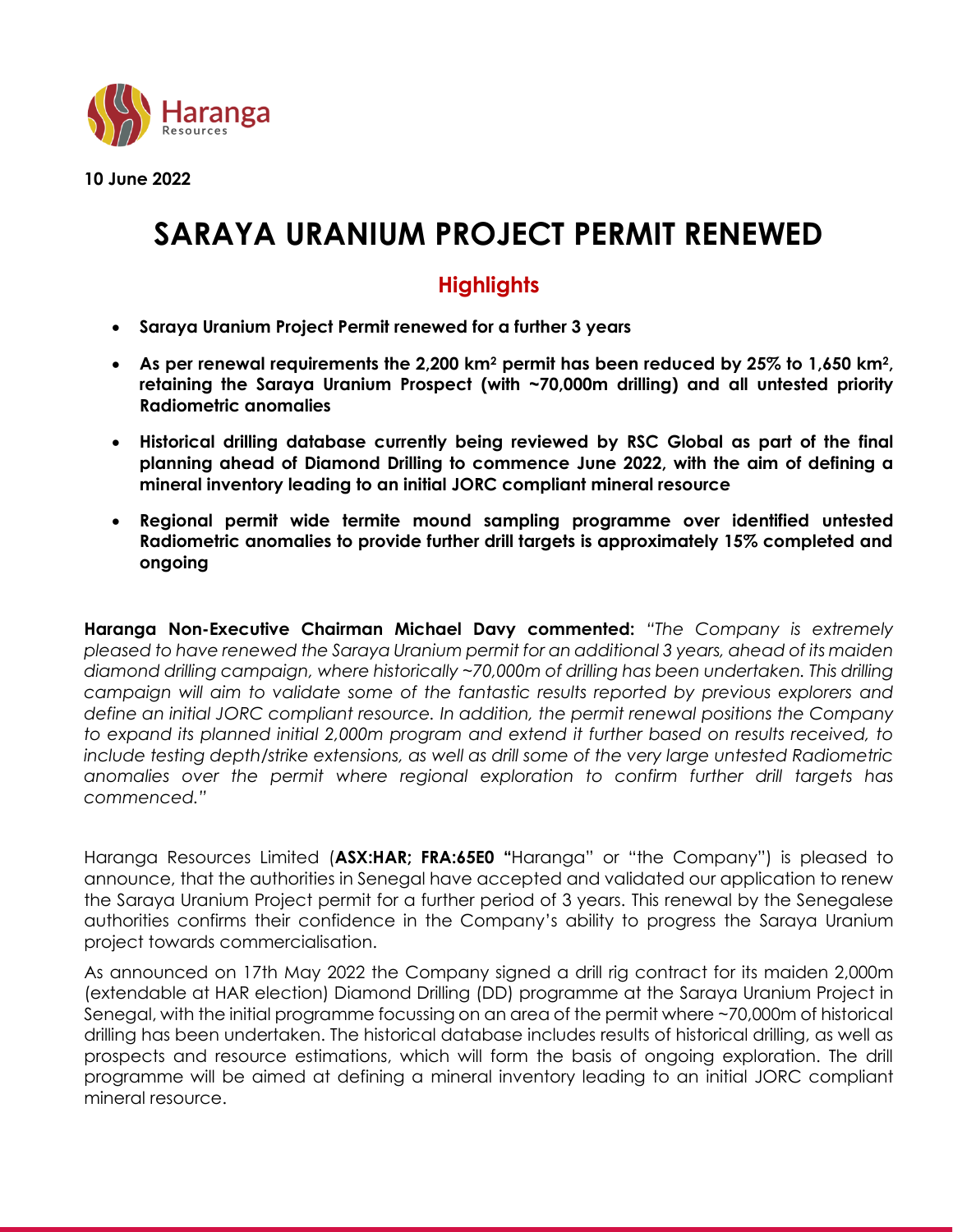Following on from the recently successful orientation Termite Mound sampling programme over the Saraya prospect uranium mineralisation as announced on 25th March 2022<sup>1</sup> , the regional permit wide sampling programme commenced and is approximately 15% completed. This survey will provide further exploration targets for ongoing drilling campaigns. The confirmation of the permit renewal allows the Company to plan for additional drilling, which could include depth/strike extensions, as well as drilling targets identified through the permit-wide termite mound sampling program over the untested Radiometric anomalies.

# **About the Saraya Project**

The Saraya uranium project is located in Eastern Senegal and covers an area of 1,650 km<sup>2</sup> centered over the Saraya Granite. The Saraya Uranium prospect was first discovered when previous explorers targeted numerous radiometric anomalies with follow-up exploration and drilling during the 1970's and 1980's. Exploration efforts mainly focussed on the accessible Saraya Uranium prospect. Exploration at Saraya ceased when previous explorers shifted their focus to Niger where major uranium discoveries were being made at the time. A renewed phase of exploration commenced during 2009 and ended in 2010, due to a downturn in uranium prices. Haranga's technical team reviewed all available data and concluded that the Saraya Project area still holds substantial exploration potential, regionally and in the direct vicinity of the known Saraya uranium prospect.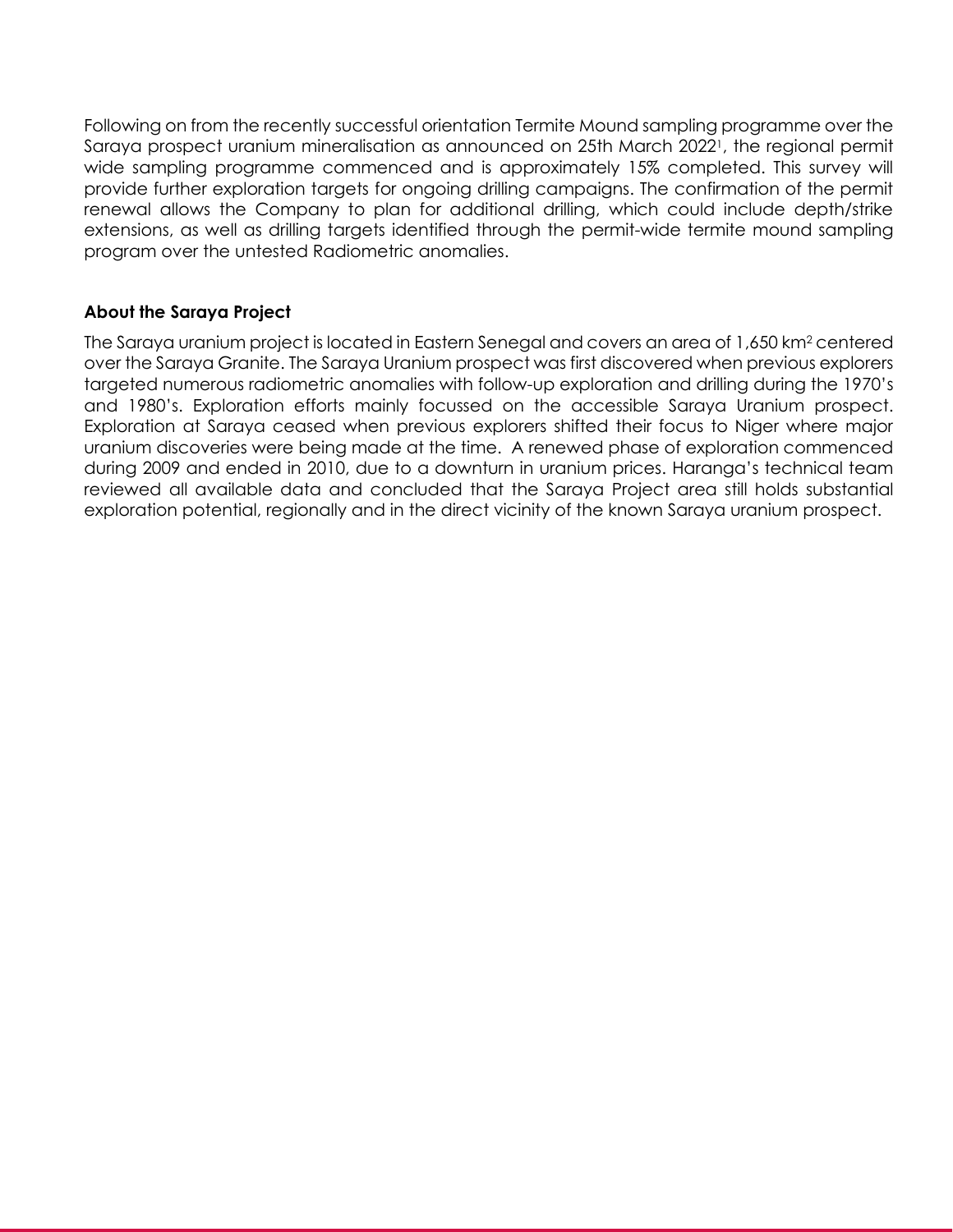

**Figure 1:** Radiometric map of the Saraya permit (National Sysmin/Fugro datasat, 2009) demonstrating the potential to discover additional uranium mineralisation within the permit area. Extensive historical drilling (70,000m) at Saraya was limited to an area of 0.5km<sup>2</sup> , while the total size of the licence is 1,650 km<sup>2</sup>. It can be seen that large radiometric anomalies have been left widely untested.

Saraya's prospects demonstrate the potential of being one of the largest uranium projects in the region (Mali, Senegal, Mauritania and Guinea), where other uranium deposits exist, such as the 17.4 Mlbs  $U_3O_8$  measured & indicated mineral resource at the Falea Project (13.4 Mlbs  $U_3O_8$  contained in the Inferred category)<sup>1</sup> (GoviEx), located in Mali, 80km to the South East of Saraya and the Firawa Project in Guinea, previously owned by Forte Energy with its inferred resource estimate of 17.7 milion tonnes grading 296 ppm  $U_3O_8$  for 11.6 million pounds of contained  $U_3O_8^2$ .

<sup>1</sup><https://goviex.com/projects/falea/>

<sup>2</sup>[https://www.proactiveinvestors.co.uk/companies/news/4694/forte-energy-delivers-maiden-uranium-resource-at-firawa-project-in](https://www.proactiveinvestors.co.uk/companies/news/4694/forte-energy-delivers-maiden-uranium-resource-at-firawa-project-in-guinea-6413.html)[guinea-6413.html](https://www.proactiveinvestors.co.uk/companies/news/4694/forte-energy-delivers-maiden-uranium-resource-at-firawa-project-in-guinea-6413.html)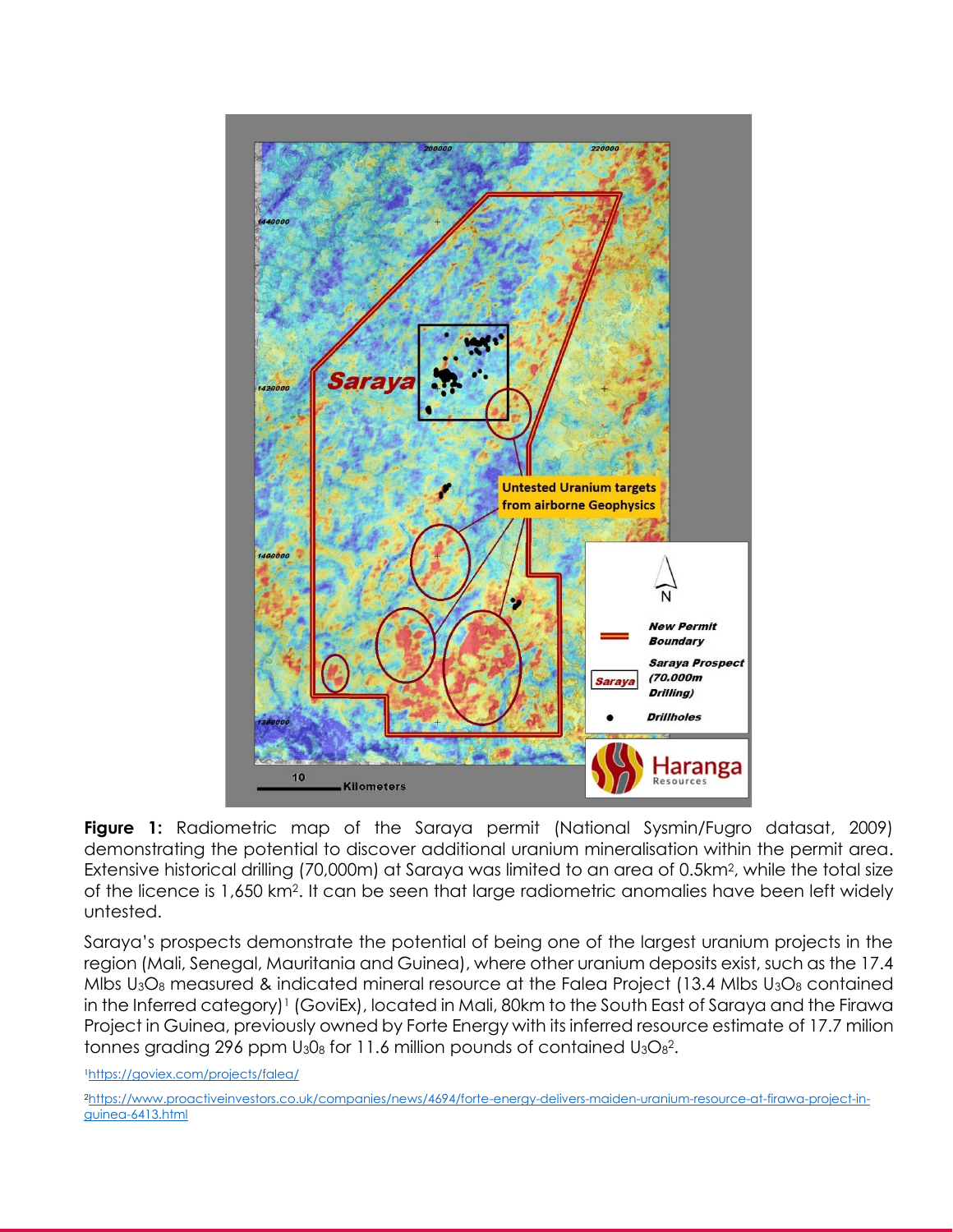#### *This announcement has been approved by the Board of Haranga Resources Limited.*

**Investor inquiries Haranga Resources** Michael Davy, Non-Executive Chairman P: +61 [1300 141 491](tel:1300%20141%20491) E: info@haranga.com

#### **ASX Announcements referenced in this release**

<sup>1</sup>ASX: HAR 25 March 2022 "Uranium Mineralisation confirmed at Saraya"

#### **Competent Person's and Compliance Statement**

The information in this announcement that relates to Exploration Results, as noted in footnote 1, is based on and fairly represents information and supporting documentation compiled by Mr Jean Kaisin working in consultation with Consulting Geologist Mr John Davis, a competent person who is a Member of The Australasian Institute of Geoscientists (M AIG). Mr Davis has sufficient experience that is relevant to the style of mineralisation and type of deposit under consideration and to the activity which he is undertaking to qualify as a Competent Person as defined in the 2012 Edition of the Australasian Code for Reporting of Exploration Results, Mineral Resources and Ore Reserves (the "JORC Code"). Mr Davis is the Non-Executive Director of Haranga Resources Limited and consents to the inclusion in this announcement of the Exploration Results in the form and context in which they appear. Mr Kaisin is a full-time employee of Haranga Resources Limited. The Company confirms that the form and context in which the Competent Person's findings are presented have not been materially modified from the original market announcements.

The forward-looking statements in this announcement are based on the Company's current expectations about future events. They are, however, subject to known and unknown risks, uncertainties and assumptions, many of which are outside the control of the Company and its Directors, which could cause actual results, performance or achievements to differ materially from future results, performance or achievements expressed or implied by the forward-looking statements in this announcement. Forward looking statements generally (but not always) include those containing words such as 'anticipate', 'estimates', 'should', 'will', 'expects', 'plans' or similar expressions.

#### **About Haranga**

*Haranga Resources holds a uranium project in Senegal and interests in a range of gold projects located in Cote d'Ivoire and Burkina Faso, with a total of six tenements covering an area of 2,525km<sup>2</sup> .*

*The Company has mapped out a two-year exploration and development budget for its key projects, namely the Saraya Uranium project in Senegal and the Issia Gold Project in Cote d'Ivoire. This exploration and development budget is inclusive of all requirements through to resource estimation. In addition, there is budget allocation for early-stage exploration programs for the Burkina Faso assets, while the Company will continue to identify and assess additional acquisition targets across the West African region.*

*Haranga's collective expertise includes considerable experience running ASX-listed companies, and financing and developing mining and exploration projects in Africa, Australia, and other parts of the world.*